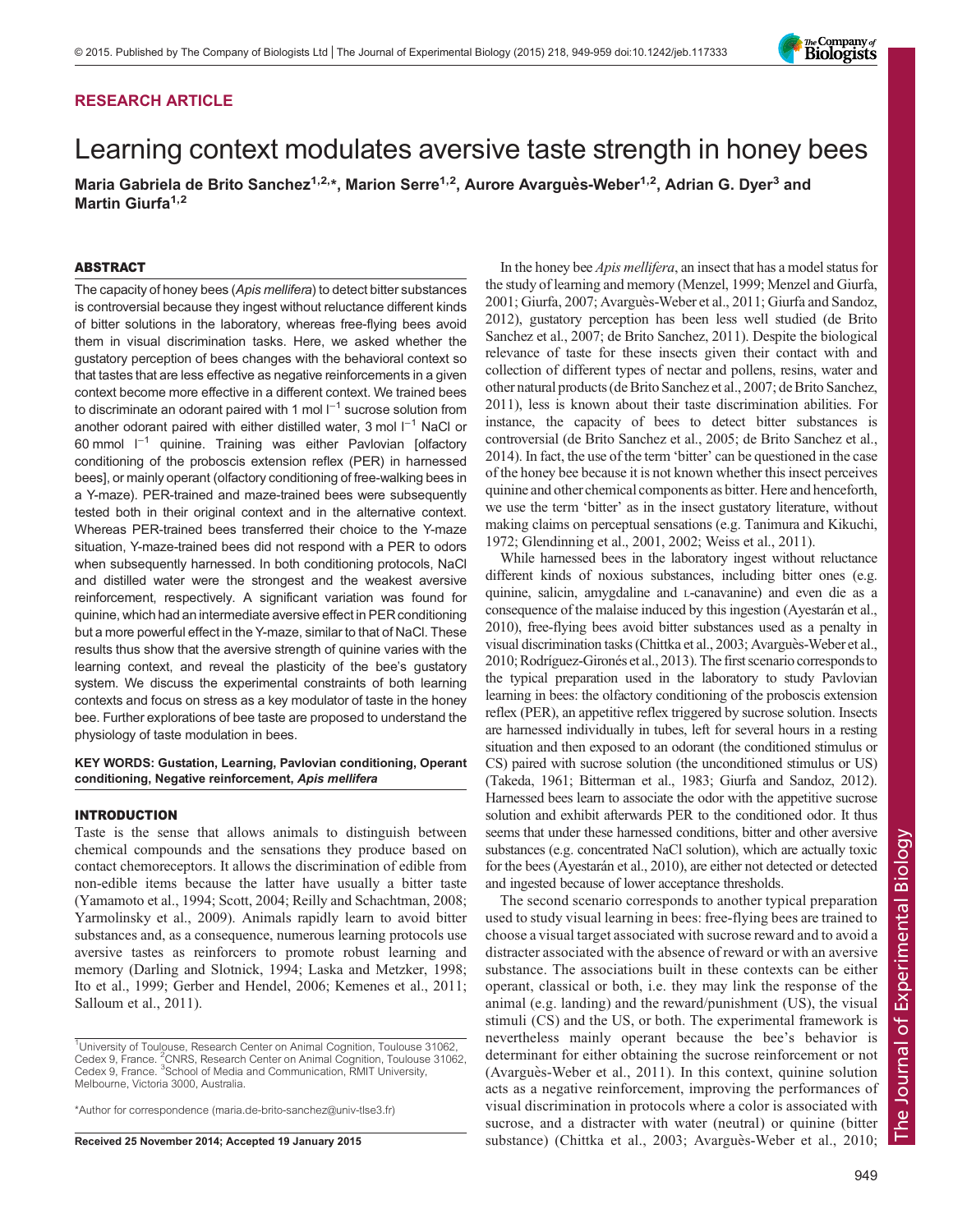<span id="page-1-0"></span>[Rodríguez-Gironés et al., 2013\)](#page-10-0). Compared with water, quinine improves the bees' visual discrimination, leading to the suggestion that its penalizing nature increases attentional processes (Avarguès-Weber et al., 2010; Avarguè[s-Weber and Giurfa,](#page-9-0) [2014](#page-9-0)). It thus seems that under free-flying conditions, bitter substances are detected and rejected, contrary to what occurs in harnessed conditions.

Here, we raised the question of whether gustatory perception of honey bees changes with the behavioral context so that aversive tastes that are less effective as negative reinforcements in a given context become more effective in a different context. We trained bees to discriminate one odor (CS+) paired with sucrose from another odor (CS−) paired with either distilled water (a neutral substance), NaCl or quinine solution (both toxic substances). Conditioning was either Pavlovian (olfactory conditioning of PER), or mainly operant (training of free-walking bees to discriminate the same two odors within a small Y-maze). PER-trained bees were then tested both in their original context and in the Y-maze whereas maze-trained bees were tested both in their original maze context and in the Pavlovian PER context. In this way, we aimed to determine whether the evaluation of taste changes depending on the behavioral (Pavlovian, operant) context, i.e. whether aversive tastes are perceived differently by harnessed and free-walking bees.

# RESULTS

Four experiments were performed (Fig. 1C). In experiment 1, harnessed bees were subjected to a differential olfactory PER conditioning (Fig. 1A) in which they had to learn to discriminate between an odor rewarded with sucrose and a non-rewarded odor paired with water, salt or quinine; retention was afterwards measured in the operant context of a small Y-maze in which they could freely walk and choose/avoid the two odors previously trained (Fig. 1B). In experiment 2, training was identical to that of experiment 1 but retention was measured in the same Pavlovian

context and at the same time as the operant testing of experiment 1 (Fig. 1B). This experiment was conceived as a control of experiment 1, to verify that performance variation between contexts of experiment 1 was due to context change and not to an unspecific memory decay. It was thus important to determine whether 2 h after PER conditioning, and after being subjected to the same postconditioning handling, bees conserved the memories acquired in the olfactory PER conditioning when tested in the same context. In experiment 3, training occurred in the Y-maze and retention was afterwards measured in the Pavlovian context as each bee was individually harnessed and tested for PER to the odors previously conditioned in the maze (Fig. 1C). Finally, in experiment 4, conceived as a control for experiment 3, both conditioning and testing occurred in the operant context of the Y-maze. As for experiment 2, the goal of experiment 4 was to determine whether performance variation in experiment 3 was due to a nonspecific memory decay or to the change of contexts. Importantly, in switching bees from one experimental context to the other, cooling was never used to immobilize them as it has amnesic effects, which could potentially impair the memories acquired in the first context [\(Menzel et al., 1974](#page-10-0); [Erber et al., 1980](#page-9-0)). Instead, bees were carefully handled with individual forceps whose tips were covered with soft foam rubber.

# Experiment 1: differential conditioning in the Pavlovian context of PER conditioning and retention in the operant context of the Y-maze

## Acquisition in Pavlovian PER conditioning

Bees were conditioned during 12 trials to discriminate two similar odors, 1-nonanol and 1-octanol, one of which (CS+) was paired with an appetitive reward of sucrose 1 mol  $l^{-1}$  (6 CS+ trials) and the other (CS−) with distilled water (water group), quinine 60 mmol l<sup>−1</sup> (quinine group) or NaCl 3 mol  $1^{-1}$  (NaCl group) (6 CS– trials). Within each of these groups (water, quinine and NaCl), there were



Fig. 1. Pavlovian olfactory conditioning of harnessed bees and operant conditioning of free-walking bees in the Y-maze set-up. (A) Top panel shows a bee immobilized in a metal tube facing an olfactory stimulation device controlled by a computer. The toothpick soaked in sucrose solution allows delivery of sucrose reward to the antennae and mouthparts. Bottom panel illustrates the proboscis extension reflex (PER). (B) Y-maze experimental set-up. Top view of the acrylic Y-maze used for conditioning bees in an olfactory discrimination task. Each bee was transported to the entrance zone of the maze, where it was released. The bee moved towards the decision area, delimited by the dashed lines on the figure, where it had to choose between the two odors. The airflow ensured odor diffusion. Odor detection at the decision area and/or arm entrance was followed by the reinforcement assigned to each odor (sugar solution on one side and NaCl, quinine or water on the other). Owing to the spatial arrangement of odor and reinforcement, bees experienced first the odor and then the reinforcement (forward pairing). See the Materials and methods for further details. (C) Experimental design. Four experiments were performed. In experiment 1, harnessed bees were subjected to differential olfactory PER conditioning (Train) and then released and tested in the Y-maze (Test). In experiment 2, harnessed bees were subjected to differential olfactory PER conditioning (Train) and then tested in the same Pavlovian context (Test). In experiment 3, free-walking bees were subjected to differential olfactory conditioning in the Y-maze (Train) and then harnessed for PER testing (Test). In experiment 4, free-walking bees were subjected to differential olfactory conditioning in the Y-maze (Train) and then tested in the same context (Test).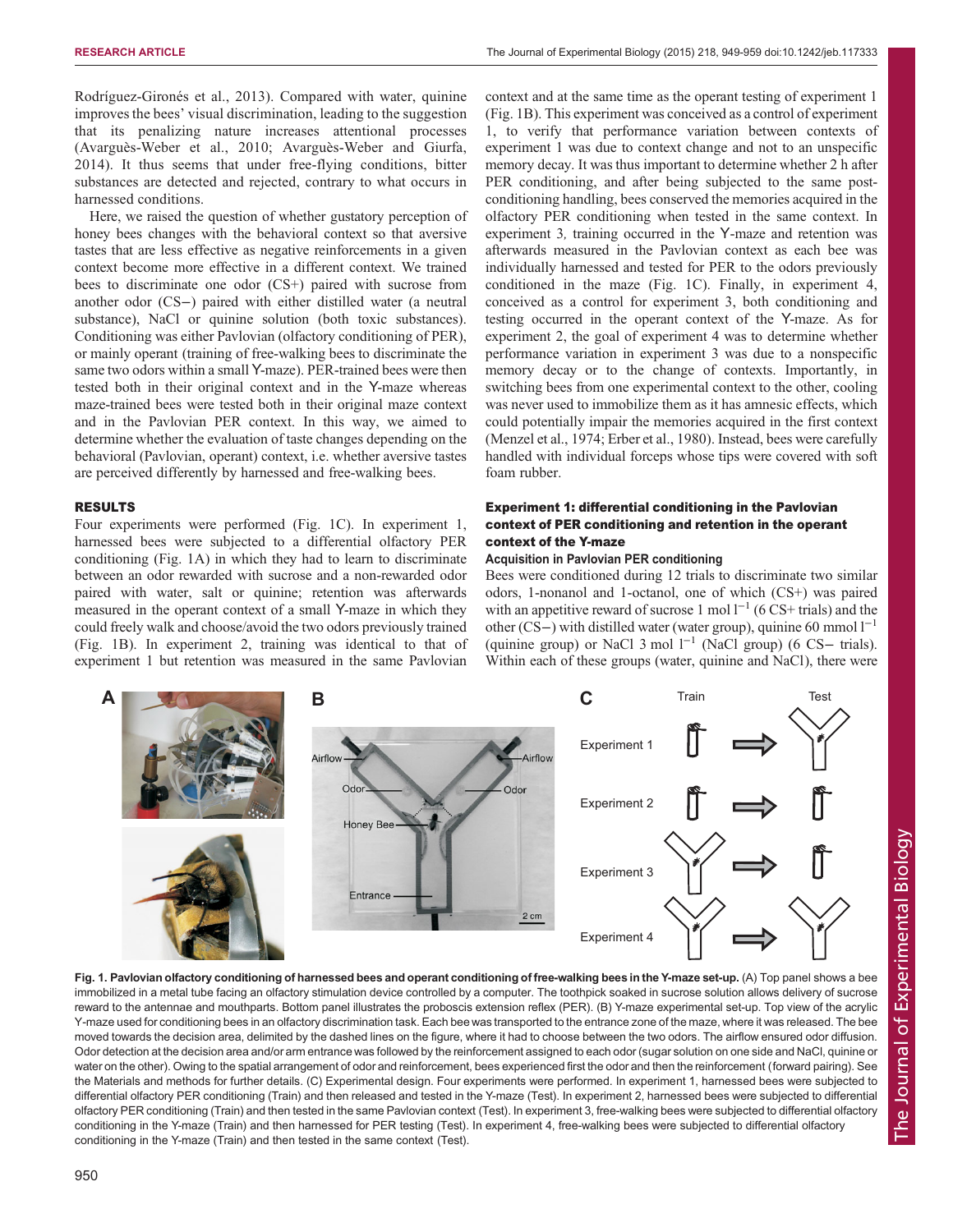<span id="page-2-0"></span>two subgroups, one in which 1-nonanol was the CS+ and 1-octanol the CS−, and another in which the contingencies were reversed (1-nonanol was the CS− and 1-octanol the CS+). For all three groups (water, quinine and NaCl) there were no significant differences in acquisition according to which odor was the CS+ or the CS− (two-factor ANOVA for repeated measurements; factor odor; water group:  $F_{1,52}$ =0.43, P=0.51; quinine group:  $F_{1,47}$ =0.07,  $P=0.78$ ; NaCl group:  $F_{1,53}=0.26$ ,  $P=0.61$ ) so that results were pooled within groups and presented in terms of a CS+ versus CS− discrimination irrespective of odorant identity.

Fig. 2A shows the learning performance of three conditioned groups of bees, which satisfied the criterion established for further testing (see the Materials and methods), namely that they responded correctly to the CS+ inthe last conditioning trial. These bees also responded correctlyto the CS+ in the previous trial, thus confirming previous findings showing that once bees start responding correctly to the CS+ in olfactory PER conditioning, they keep responding to it in further trials [\(Pamir et al., 2011](#page-10-0)). All three groups learned to discriminate the CS+ from the CS− during conditioning (Fig. 2A; water group: factor CS:  $F_{1,53}=107.14$ , P<0.0001; factor interaction:  $F_{5,265}=23.41$ , P<0.0001; quinine group: factor CS:  $F_{1,48}$ =113.79, P<0.0001; factor interaction:  $F_{5,240}$ =25.33, P<0.0001; NaCl group: factor CS:  $F_{1,54}$ =429.36, *P*<0.0001; factor interaction:  $F_{5,270}$ =42.21, *P*<0.0001). However, the discrimination performance varied depending on the US associated with the CS− (factor group:  $F_{2,155}$ =4.18, P<0.02). Specifically, although the acquisition curves for the rewarded odor (CS+) were identical  $(F_{2,155}=1.32, P=0.27)$ , the acquisition curves for the nonrewarded odor (CS−) differed significantly  $(F_{2,155}=5.71, P<0.005)$ . In other words, the three reinforcers, water, quinine and NaCl, had different capacities to inhibit responses to the CS−. Tukey tests showed that when taken globally, the CS− curves of the NaCl and water groups differed significantly ( $P<0.01$ ) but the CS− curve of the quinine group did not differ from that of the water group  $(P=0.47)$  or the NaCl group  $(P=0.94)$ .

#### Retention in the operant context of the Y-maze

After PER conditioning, bees were kept for 2 h in individual glass tubes and then transferred to the Y-maze for two transfer tests in the absence of reinforcement. In the learning test, the CS+ and the CS− were presented against each other in the new context; in the avoidance test, the CS− was presented against the novel odor eugenol (Nod) to determine to what extent the CS− learned in the Pavlovian context induced avoidance and thus choice of the novel odor.

In the learning test, all three groups showed a tendency to prefer the previously rewarded CS+ to the CS− because their choice of the CS+

was above 50% (Fig. 2B). A comparison between groups by means of a one-factor ANOVA for independent measurements yielded no differences between groups  $(F_{2,155}=1.87, P=0.16)$ . However, comparing the proportion of choices of the CS+ to a theoretical value of 50% within each group showed that only the NaCl group exhibited a significant preference with 76% of the bees preferring the  $CS+(t_{54}=4.56, P<0.0001)$ , whereas the quinine and the water groups exhibited a similar non-significant performance with 61% of the bees preferring the CS+ in both cases (water group:  $t_{53}=1.66$ ,  $P=0.10$ ; quinine group:  $t_{48}$ =1.60, P=0.12). These results confirm the stronger inhibitory effect of 3 mol l−<sup>1</sup> NaCl as an aversive reinforcement and the weaker and comparable inhibitory strength of distilled water and 60 mmol l−<sup>1</sup> quinine solution in olfactory PER conditioning.

In the avoidance test, all three groups tended to avoid the CS− in favor of the novel odor as their choice of the CS− was below 50% (Fig. 2C). A comparison between groups showed no significant differences  $(F_{2,155}=0.90, P=0.41)$ . However, comparing the proportion of choices of the CS− to a theoretical value of 50% within each group showed that the NaCl group exhibited a higher and significant avoidance of the CS−  $(t_{54}=-3.04, P<0.005)$  whereas the quinine and water groups showed a non-significant performance (water group:  $t_{53}$ =-1.09, P=0.28; quinine group:  $t_{48}$ =-1.30, P=0.20). These results thus reaffirm that in olfactory PER conditioning, NaCl induced stronger aversion when paired with a CS− whereas both water and quinine had a weaker and similar aversive effect. As a consequence, both discrimination learning and retention in the maze were better in the NaCl group owing to the stronger aversive nature of NaCl as negative reinforcement.

# Experiment 2: differential conditioning in the Pavlovian context of PER conditioning and retention in the same Pavlovian context

This experiment was conceived as a control for experiment 1. The level of correct choices in the Y-maze (CS+ choices in the learning test) was lower than that observed in PER conditioning. It was thus important to determine whether 2 h after conditioning, and after being subjected to the same post-conditioning handling, bees conserved the memories acquired in the olfactory PER conditioning when tested in that context.

## Acquisition in Pavlovian PER conditioning

The first phase (differential olfactory PER conditioning) was identical to that of experiment 1. For all three groups (water, quinine and NaCl) there were no significant differences in acquisition according to which odor was the CS+ or the CS− (two-factor



Fig. 2. Experiment 1: differential olfactory PER conditioning and retention in the operant context of the Y-maze. (A) Acquisition curves during differential olfactory PER conditioning. NaCl group, N=55; quinine group, N=49; water group, N=54. Different letters indicate significant differences between curves. (B) Retention performance in the Y-maze; the bars represent the percentage of choices of the CS+ in the learning test opposing CS+ versus CS−. \*P<0.05. (C) Retention performance in the Y-maze; the bars represent the percentage of choices of the CS− in the avoidance test opposing CS− versus the novel odor (Nod) eugenol. \*P<0.05. Dashed horizontal lines indicate random choice between test alternatives.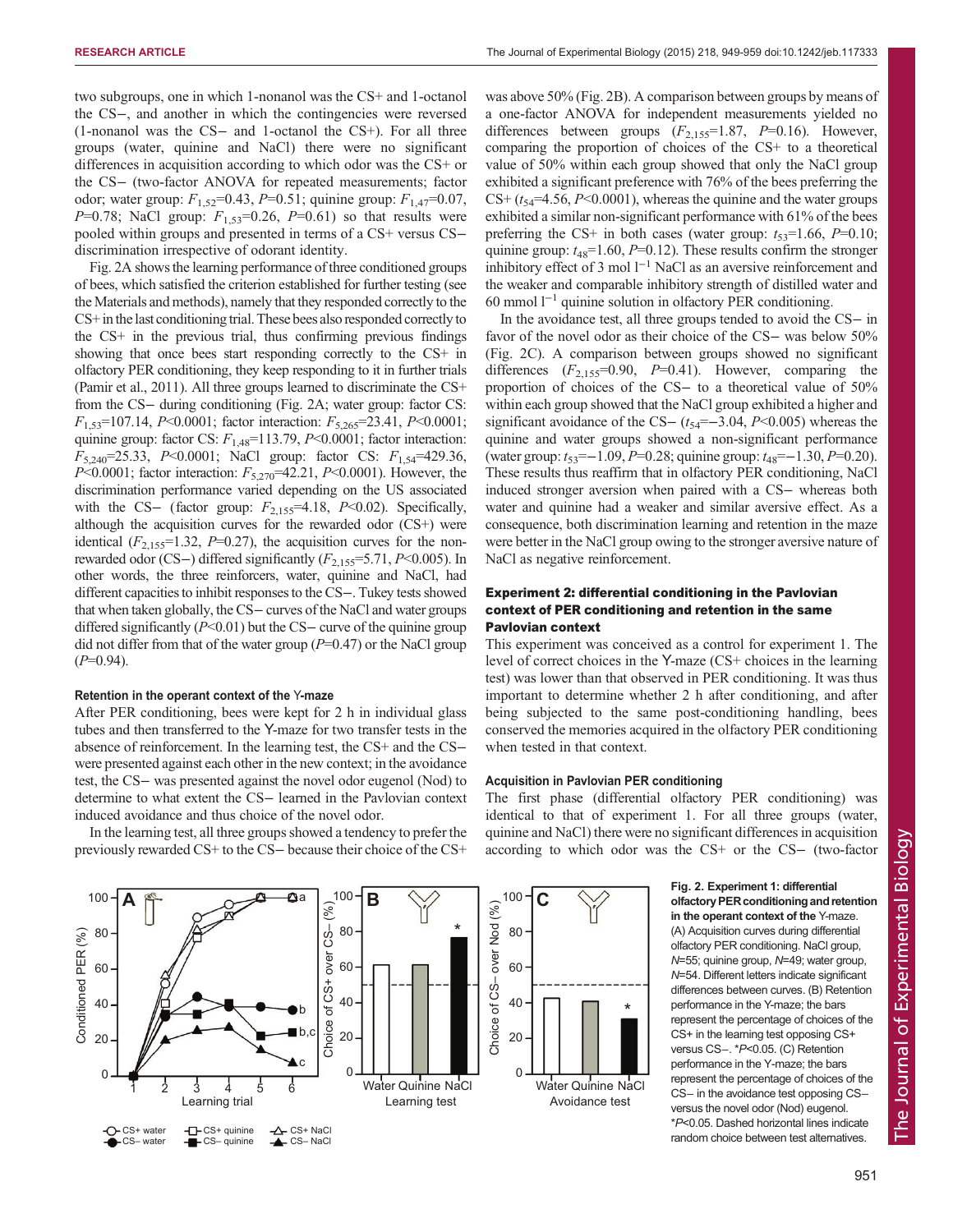<span id="page-3-0"></span>ANOVA for repeated measurements; factor odor: water group,  $F_{1,31}$ =1.56, P=0.22; quinine group,  $F_{1,32}$ =0.64, P=0.43; NaCl group,  $F_{1,29}=0.27, P=0.61$ ) so that results were pooled within groups.

As in the previous experiment, all three groups learned to discriminate the CS+ from the CS− during conditioning (Fig. 3A; water group, factor CS:  $F_{1,32}$ =25.06,  $P$ <0.0001, factor interaction:  $F_{5,160}$ =7.71, P<0.0001; quinine group, factor CS:  $F_{1,33}$ =48.67,  $P<0.0001$ , factor interaction:  $F<sub>5,165</sub>=11.50$ ,  $P<0.0001$ ; NaCl group, factor CS:  $F_{1,30}$ =113.22, P<0.0001, factor interaction:  $F_{5,150}$ =24.61, P<0.0001). Performance varied significantly depending on the US associated with the CS−  $(F_{2.95} = 8.89, P \le 0.001)$ . Specifically, although the acquisition curves for the rewarded odor (CS+) were identical  $(F_{2.95}=0.76, P=0.47)$  between groups, the acquisition curves for the non-rewarded odor (CS−) differed significantly  $(F_{2,95}=9.93, P<0.001)$ . When taken globally, the CS− curves of the NaCl and the water groups differed significantly (Tukey test;  $P<0.01$ ) whereas the differences between the CS− curve of the quinine group and those of the water and NaCl groups were marginally non-significant  $(P=0.05$  and  $P=0.08$ , respectively). The amount of discrimination reached at the end of conditioning (CS+ responses minus CS− responses) was the same in experiments 1 and 2 for the water group  $(F_{1,85}=1.75, P=0.19)$ , the quinine group ( $F_{1,81}$ =0.61, P=0.44) and the NaCl group ( $F_{1,84}$ =1.65,  $P=0.20$ ), thus showing that conditioning yielded the same results in experiments 1 and 2 for all three groups. In both experiments, NaCl was the strongest aversive reinforcer, followed by quinine and then by water.

# Retention in Pavlovian PER conditioning

After being placed in individual glass tubes for 2 h as for bees in experiment 1 and then being transferred to metal tubes for PER testing, bees were presented with the CS+, the CS− and the novel odor Eugenol (Nod) in a random sequence. Fig. 3B shows that all three groups responded mainly to the CS+, less to the CS− and practically not at all to the Nod, thus confirming the low generalization between both CS odors and eugenol. Importantly, the level of responses to the CS+ was similar to that reached at the end of conditioning in all three groups. Thus, the handling procedure to which bees were exposed after PER conditioning did not induce a loss of their memories.

No differences were found between groups (two-factor ANOVA for repeated measures; factor US group:  $F_{2,95}=0.4$ ,  $P=0.66$ ), but a highly significant effect was introduced by the odorant tested (factor odor:  $F_{2,190}$ =87.29, P<0.0001). Tukey tests showed that although the NaCl group exhibited significant retention as it discriminated the CS+ from the CS− (Fig. 3B, P<0.0001), the quinine group showed an intermediate significant preference for the CS+ over the CS−  $(P<0.05)$  and the water group a non-significant preference  $(P=0.74)$ .

In order to refine the analysis of retention performances, we focused on bees showing a CS-specific memory, i.e. responding only to the CS+ and not to the CS− or Nod. Fig. 3C shows that the proportion of bees with CS-specific memory was higher in the NaCl group, intermediate in the quinine group and lower in the water group, consistent with the learning performance. Marascuilo tests for comparing multiple proportions showed that the CS specific memory of the NaCl group was significantly higher than that of the water group  $(P<0.05)$ ; no other comparisons were significant.

# Experiment 3: differential conditioning in the operant context of the Y-maze and retention in the Pavlovian context of PER conditioning

This experiment is the reversed version of experiment 1. Bees were conditioned to discriminate 1-octanol and 1-nonanol in the Y-maze and then tested under harnessing conditions.

# Acquisition in the operant context of the Y-maze

As in experiments 1 and 2, bees were conditioned over 12 trials to discriminate the CS+ associated with sucrose from the CS–associated either with water, quinine or NaCl. Within each US group, there were no significant differences in acquisition according to which odor, 1 octanol or 1-nonanol, was the CS+ or the CS− (water group:  $F_{1,9}=0.007$ ,  $P=0.94$ ; quinine group:  $F_{1,20}=0.009$ ,  $P=0.93$ ; NaCl group:  $F_{1,19}=1.19, P=0.29$  so that results were pooled within groups.

[Fig. 4](#page-4-0) represents the learning performance of the three groups of bees which efficiently responded to the CS+ in the last visit to the maze. All three groups learned the task as shown by the improvement in the percentage of correct choices at the end of conditioning (water group:  $F_{11,110}$ =2.57, P<0.01; quinine group:  $F_{11,231}$ =2.30, P<0.02; NaCl group:  $F_{11,220}$ =2.92, P<0.002). Responses in the maze show a typical variable pattern, which reflects both the information acquired through learning and the expression of exploratory tendencies that decrease the level of correct choices.



Fig. 3. Experiment 2: differential olfactory PER conditioning and retention in the same context. (A) Acquisition curves during differential olfactory PER conditioning; white symbols: NaCl group, N=31; quinine group, N=34; water group, N=33. Different letters indicate significant differences between curves. (B) PER responses upon stimulation with the CS+, the CS− and the novel odor (Nod) eugenol. The bars represent the percentage of PER responses. (C) Retention performance expressed as CS-specific memory levels, i.e. the proportion of bees responding only to the CS+ and neither to the CS− nor to the Nod. Different letters indicate significant differences between curves.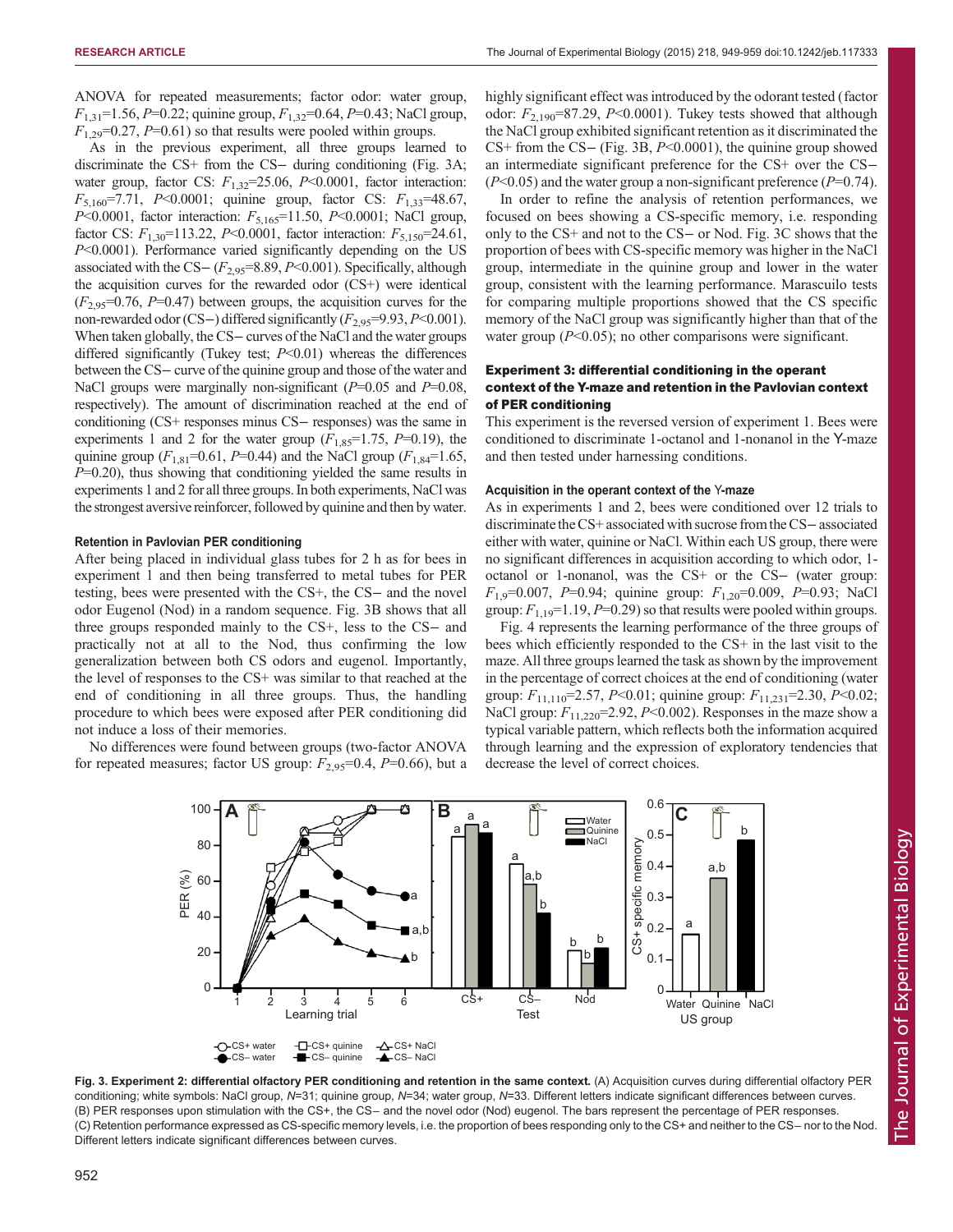<span id="page-4-0"></span>

Fig. 4. Experiment 3: differential conditioning in the operant context of the Y-maze and retention in the context of PER conditioning. Acquisition curves (% correct choices) during differential olfactory conditioning in the Y-maze; NaCl group, N=21; quinine group, N=22; water group, N=11. The curves of the NaCl and the water groups differed significantly (P<0.05) while the differences between the curves of the quinine group and those of the water and the NaCl groups were marginally non-significant (P=0.07) and nonsignificant (P=0.89), respectively. Once harnessed in the contention tubes, no bees responded to either odorant. The dashed horizontal line indicates random choice between maze alternatives.

A comparison between groups revealed significant differences (factor group:  $F_{2,51}$ =3.75, P<0.05) and a global significant increase of correct responses (factor trial:  $F_{11,561} = 5.83$ ,  $P < 0.0001$ ) but no significant interaction ( $F_{22,561}$ =1.00, P=0.46). When taken globally, the curves of the NaCl and the water groups differed significantly (Tukey test;  $P<0.05$ ) while the differences between the curves of the quinine group and those of the water and the NaCl groups were not significant ( $P=0.07$  and  $P=0.89$ , respectively). Thus, in the operant context of the Y-maze, the effect of quinine is more similar to that of NaCl which remains the strongest aversive reinforcement.

# Retention in Pavlovian PER conditioning

After the last visit to the maze, bees were placed in individual glass tubes and then fixed in metal tubes for PER testing upon odor stimulation. Bees were presented with the CS+, the CS−and the novel

odorant Eugenol (Nod). Surprisingly, no bee responded to either odorant in these transfer tests. The absence of response transfer may reflect a memory loss 2 h after conditioning or a refusal (or incapacity) to express the existing memories under the new restrictive, harnessing conditions. The latter option would be consistent with an increase of stress levels following immobilization, which would preclude bees responding appropriately to the learned odors. To test this hypothesis, bees were trained in theY-maze and tested 2 h after conditioning in the same maze after similar handling and timing as in experiment 3.

# Experiment 4: differential conditioning in the operant context of the Y-maze and retention in the same context of the Y-maze

#### Acquisition in the operant context of the Y-maze

Bees were conditioned in the Y-maze as in experiment 3. Within each US group, there were no significant differences in acquisition according to which odor, 1-octanol or 1-nonanol, was the CS+ or the CS− (water group:  $F_{1,6}$ =0.21, P=0.66; quinine group:  $F_{1,11}$ =3.62, P=0.08; NaCl group:  $F_{1,12}$ =2.00, P=0.18) so that results were pooled within groups. All three groups of bees, which efficiently responded to the CS+ in the last visit to the maze, learned the task (Fig. 5A; water group:  $F_{11,77}$ =2.25,  $P$  < 0.02; quinine group:  $F_{11,132}$ =1.87, P<0.05; NaCl group:  $F_{11,143}$ =2.13, P<0.03) but differed significantly in their performance (factor group:  $F_{2,32}$ =14.77, P<0.001). Interestingly, the curves of the NaCl and quinine groups did not differ significantly  $(P=0.99)$ , thus showing that both reinforcements induced similar learning performances when paired with the CS−. However, both groups differed significantly from the water group (quinine versus water: P<0.001; NaCl versus water: P<0.001), which induced lessefficient learning when paired with the CS−. These results thus confirm the tendencies observed in experiment 3 and show that in the Y-maze, the effect of quinine is similar to that of NaCl and distinct from that induced by water.

## Retention in the operant context of the Y-maze

After conditioning, bees were placed in individual glass tubes where they were kept for 2 h. Thereafter, they were replaced individually in the Y-maze where they were subjected to a learning test opposing the CS+ and the CS− previously learned and to an avoidance test opposing the CS− and the Nod.



Fig. 5. Experiment 4: differential conditioning in the operant context of the Y-maze and retention in same maze context. (A) Acquisition curves (% correct choices) during differential olfactory conditioning in the Y-maze; NaCl group, N=14; quinine group, N=13; water group, N=8. The curves of the NaCl and quinine groups did not differ significantly (P=0.99). Yet, both groups differed significantly from the water group (P<0.001). (B) Retention performance in the Y-maze; the bars represent the percentage of choices of the CS+ in the learning test opposing CS+ versus CS−. \*P<0.05. (C) Retention performance in the Y-maze; the bars represent the percentage of choices of the CS− in the avoidance test opposing CS− versus the novel odor eugenol. \*P<0.05. The dashed horizontal lines indicate random choice between maze alternatives.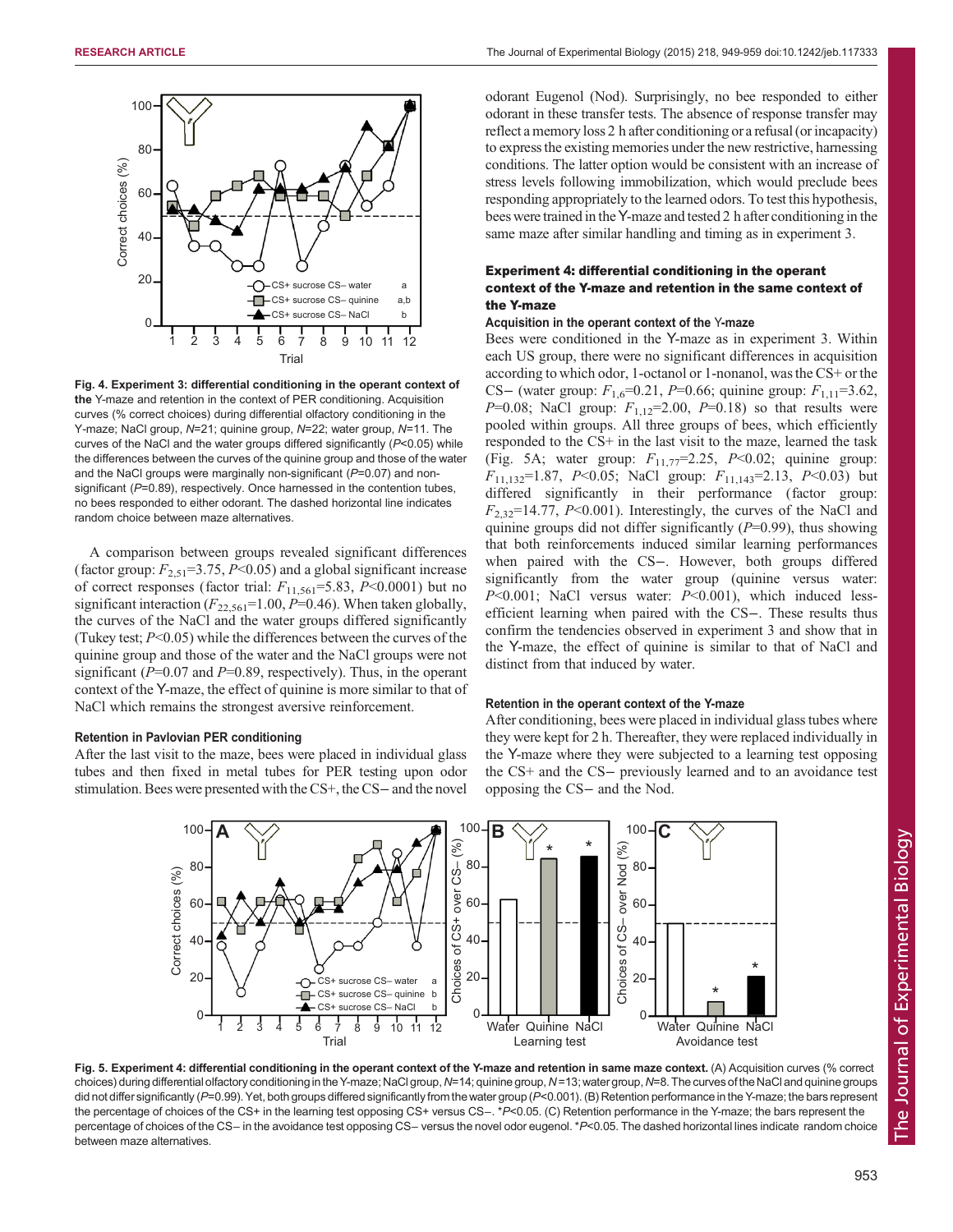In the learning test, all three groups showed a tendency to prefer the previously rewarded CS+ to the CS− [\(Fig. 5](#page-4-0)B) as shown by the fact that their CS+-choice level was above of 50% in all cases. No differences between groups were detected  $(F_{2,32}=0.23, P=0.80)$ . However, comparing within each group the proportion of CS+ choices to 50% showed that both the quinine and the NaCl groups exhibited a significant preference with 85% and 86%, respectively, of the bees preferring the CS+ (quinine group:  $t_{12}=3.32$ ,  $P<0.01$ ; NaCl group:  $t_{13}=3.68$ , P<0.005). On the contrary, the bias towards the CS+ observed in the water group was not significant  $(t_6=1.16,$  $P=0.29$ ). These results show that, consistently with their learning performances, the quinine and the NaCl groups had better retention than the water group. Such an effect confirms the stronger inhibitory effect of both quinine and NaCl  $3 \text{ mol}$  l<sup>−1</sup> as aversive reinforcements and the weaker strength of distilled water in the context of the Y-maze.

In the avoidance test, only the quinine and the NaCl groups tended to avoid the CS− in favor of the novel odor while the water group chose randomly between both odors ([Fig. 5](#page-4-0)C). A comparison between groups was close to significance  $(F_{2,32}=2.70, P=0.08)$ . Comparing within each group the proportion of choices of the CS− to a theoretical value of 50% showed that, while the water group had a non-significant performance  $(t_7=0, P=1)$ , the quinine and the NaCl groups avoided significantly the CS− (quinine group:  $t_{12}$ =5.50,  $P<0.001$ ; NaCl group:  $t_{13}=2.51$ ,  $P<0.05$ ). These results thus reaffirm that in the operant context of the Y-maze, quinine and NaCl had a strong and similar inhibitory effect.

# **DISCUSSION**

Our results show that the impact of some compounds used as negative reinforcements in learning experiments with honey bee varies with the experimental context chosen to train the animals. In both the Pavlovian context and the operant context of the Y-maze, the solution of 3 mol l<sup>−1</sup> NaCl induced better olfactory discrimination, robust midterm memories and efficient transfer of these memories from the Pavlovian to the operant context. Also, in both the Pavlovian and the operant contexts, distilled water induced less olfactory discrimination, less retention and no or less memory transfer from the Pavlovian to the operant context. However, a clear variation was found for the solution of 60 mmol l−<sup>1</sup> quinine. In olfactory PER conditioning, quinine induced intermediate acquisition and discrimination between the CS+ and the CS− ([Figs 2](#page-2-0)A and [3](#page-3-0)A), as well as intermediate memory retention ([Fig. 3](#page-3-0)B,C). After PER conditioning, it induced only a partial and non-significant memory transfer to the operant context of the Y-maze [\(Fig. 2B](#page-2-0),C). Conversely, in the operant context of the Y-maze, quinine had a more powerful effect, similar to that of NaCl and definitely stronger than that of distilled water [\(Fig. 5](#page-4-0)). In the Y-maze, it supported efficient discrimination learning ([Figs 4](#page-4-0) and [5](#page-4-0)A) and retention ([Fig. 5B](#page-4-0),C). These results thus show that quinine does not have the same impact act as a negative reinforcement in two different experimental contexts in which the common task was to learn to discriminate between the same two odorants.

# Negative reinforcements in olfactory PER conditioning

Experiments 1 and 2 allowed us to compare the impact of different substances as negative reinforcements in Pavlovian olfactory PER conditioning. In this protocol, pairing distilled water, quinine or NaCl with a CS− induced different discrimination learning from a CS+ paired with sucrose solution ([Figs 2](#page-2-0)A and [3](#page-3-0)A). Whereas 3 mol  $1^{-1}$ NaCl clearly improved odor discrimination thus revealing a stronger aversive effect, distilled water induced a lower level of discrimination consistent with its less-aversive nature; 60 mmol l−<sup>1</sup> quinine induced

an intermediate discrimination level. The results of the transfer tests in the Y-maze (experiment 1; see [Fig. 2](#page-2-0)B,C) reflected those obtained in olfactory PER conditioning because only NaCl induced significant CS+ preference and CS− avoidance, thus confirming its stronger aversive nature. Water and quinine induced non-significant biases, thus revealing that the bitter substance had a lower impact because its pairing with a CS− did not enhance olfactory discrimination from a CS+ associated with sucrose solution. These results were confirmed by experiment 2 where the pattern of acquisition was the same as in experiment 1 and where retention tests showed again a higher level of specific memory in the NaCl group, a significantly lower level of specific memory in the water group and an intermediate level of specific memory in the quinine group ([Fig. 3](#page-3-0)C), consistent with the results obtained in the acquisition phase of the experiment. Note that in experiments 1 and 2, the stimulation time with the negative reinforcements was the same for all bees (6 s; see the Materials and methods) so that differences in performance cannot be attributed to differences in US exposure.

The fact that quinine was not experienced as an intense aversive reinforcement accounts for previous results showing that bees in the same conditions as those in experiments 1 and 2, i.e. harnessed in individual metal tubes, ingest without reluctance different kinds of noxious substances, including bitter ones, even if they die as a consequence of the malaise induced by this ingestion [\(Ayestarán](#page-9-0) [et al., 2010](#page-9-0)). Clearly, for these bees, quinine solution (10 and 100 mmol l−<sup>1</sup> ) and other pure bitter substances (e.g. salicin, amygdaline, L-canavanine) are not penalizing enough to induce rejection when delivered to the mouth parts even if 2 h after ingestion, some of these substances (e.g. quinine) induce high levels of mortality (50% and 40% for quinine solutions of 10 and 100 mmol l−<sup>1</sup> , respectively).

Taken together, experiments 1 and 2 show that different US induce different memories because of their different aversive effects. For harnessed bees subjected to olfactory PER conditioning, quinine solution was not the strongest aversive reinforcement because it yielded only intermediate levels of acquisition, retention and specific memory. NaCl, by contrast, was the most aversive US reinforcement as it induced better discrimination, retention and specific memory levels.

# Negative reinforcements in olfactory learning in the Y-maze

In the context of the Y-maze, the quinine solution used as a negative reinforcement was definitely a more-efficient aversive US than distilled water ([Fig. 5](#page-4-0)A) and induced acquisition and retention levels comparable to those induced by the NaCl solution [\(Fig. 5B](#page-4-0),C). In this case, the hypothesis that a bitter compound acts as a powerful aversive stimulus was proved, in contrast to results observed in olfactory PER conditioning.

Contrary to PER conditioning, and as a result of the operant framework of experiments 3 and 4, it was not possible to ensure that the time of exposure to the negative reinforcement was the same in all three groups. In the maze, the bees control their US exposure. Yet, the learning curve of the water group was always lower than those of the NaCl and the quinine groups which ran parallel to each other; this means that water bees made more errors that brought them more frequently to water than the quinine and the NaCl bees did with their respective negative reinforcements. This, however, did not make water a more powerful negative US. The fact that in this protocol quinine was as strong as NaCl cannot be explained by a higher number of errors in the quinine group (i.e. by more contacts with the quinine solution) because the NaCl and the quinine groups exhibited a similar number of errors throughout acquisition.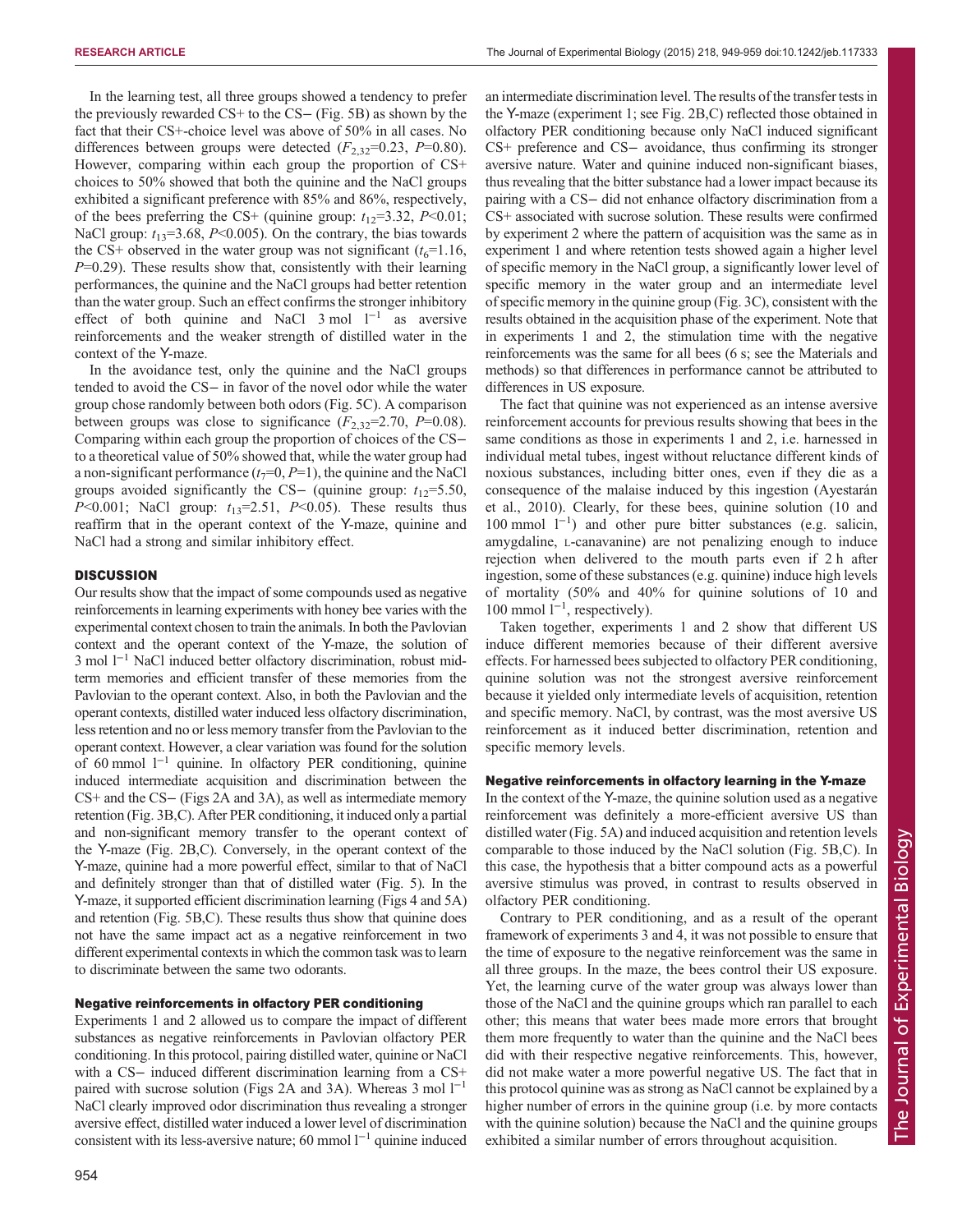Our results thus confirm findings from experiments in which freeflying bees were trained to discriminate a visual target paired with sucrose solution from one or various visual distracters paired with quinine solution, under the assumption that quinine would act as a strong penalty favoring learning and discrimination ([Chittka et al.,](#page-9-0) [2003](#page-9-0); Dyer and Chittka, 2004; Avarguès-Weber et al., 2010; [Reser](#page-10-0) [et al., 2012;](#page-10-0) Avarguès-Weber and Giurfa, 2014). In our experiments, bees did not fly within the small Y-maze, but as in the works just mentioned, they could move, explore the maze and compare the odor stimuli and their corresponding outcomes through sampling. This capacity to move and actively express choice behavior, not granted by olfactory PER conditioning, seems crucial to favor discrimination. However, it may also make the quantification of this discrimination difficult because bees could show a decrease of CS+ choices, not only because of a learning or memory deficit, but potentially because of exploratory behavior in the maze. This effect may be particularly strong in a transfer test from PER conditioning to the maze: if, after harnessing, the animal recovers the capacity to move and explore the novel environment of the maze, it may retrieve its olfactory memories, leading them to the CS+ but, at the same time, feel inclined to visit both arms of the maze. These opposing tendencies might explain why the level of correct choices decreases from PER conditioning to the test in the Y-maze, and affects both the appetitive and the aversive memories.

# Information transfer between different experimental contexts

Our results show that memory transfer was possible from PER conditioning to the Y-maze, but not in the opposite direction. The main difference between both experimental contexts resides in the freedom to move granted by the Y-maze but not by the contention tubes. Olfactory PER conditioning is a Pavlovian protocol supporting CS−US (odor-gustatory reinforcement) associations, over which the behavior of the conditioned bee has no control [\(Bitterman et al.,](#page-9-0) [1983\)](#page-9-0). Olfactory discrimination learning in the Y-maze also supports Pavlovian associations as the trained bee learns associations between odors and gustatory reinforcements; yet, in this case, the choice behavior of the insect is crucial and determines the reinforcement outcome experienced effectively. Thus, while both Pavlovian and operant associations are formed in the Y-maze, the latter are determinant for the animal to perform correctly in this context.

In our experiments, only bees that succeeded in learning the CS+ effectively in their respective training contexts were subjected to transfer tests. Differences in transfer performance were not due, therefore, to differences in CS+ learning, but only to the way the bees evaluated the CS− penalty. Differences in the aversive strength of CS− reinforcers, together with exploratory behaviors (see above), account for the transfer performances observable in the Y-maze after PER conditioning. In this case, the bee that recovers the freedom to express the contents of its memory behaviorally shows odor discrimination whenever the CS− reinforcement is strong enough (as in the case of NaCl) to overcome the potential obscuring effect of exploratory behavior.

The situation is, however, different when the animal loses behavioral freedom by being transferred from the Y-maze to the individual harnesses for testing PER. In this case, no PER response could be recorded, irrespective of the CS− reinforcers used for conditioning. Olfactory memories were not lost during the 2 h period elapsed since the end of training in the maze and the transfer to the tubes for PER testing, as shown by experiment 4. However, they were not expressed in contention, in the form of PER. The fact that the same result was found for all three CS− reinforcers shows

that the absence of responses was a general effect, due to the novel situation imposed on the bees. Harnessing bees in tubes implies a loss of motor freedom and requires the expression of a behavior, PER, that was not necessarily contingent with sucrose in the maze. Thus, while recovering freedom by being transferred from PER conditioning to the maze may be experienced as a positive situation, the reverse situation, from maze conditioning to immobilization in the tubes, may be experienced as a negative, stressful situation inhibiting memory expression.

Various studies have shown that the olfactory experience acquired by bees in a context can affect their subsequent behavior in a different context (e.g. [Gerber et al., 1996;](#page-9-0) [Sandoz et al., 2000;](#page-10-0) [Chaffiol et al.,](#page-9-0) [2005; Mc Cabe and Farina, 2009](#page-9-0)). However, none of these previous studies provided the precise control of experience and/or the bi-directional transfer in both contexts achieved in our work. Both features suggest that the constraints imposed by the Y-maze and by the contention tubes in our work constitute different challenges for a bee transferred from one context to the other. While a transfer from the contention tubes to the maze may be experienced as a positive situation as a result of the recovery of freedom of movement, the loss of this freedom in the reverse transfer from the maze to the contention tubes may be accompanied by high stress levels that need to be reduced before observing the expression of memories acquired in the operant context. These higher levels of stress may trigger a series of physiological processes underlying a change in perception of quinine strength. For instance, stress activates an opioid-like system in the bee [\(Núñez et al., 1997;](#page-10-0) [Balderrama et al., 2002](#page-9-0)), which leads to a potential increase of tolerance to harmful stimuli, without affecting the response to appetitive stimuli [\(Balderrama et al., 2002](#page-9-0)). Under these conditions, tolerance to the effects of quinine, either pre- (taste) or post-ingestive (malaise) might be increased.

# Mechanisms underlying changes in reinforcement strength between contexts

The concentrated NaCl solution was the strongest aversive reinforcement in both contexts. This was probably due to the fact that concentrated saline solutions disrupt osmotic equilibrium and lead rapidly to death. In the case of the NaCl solution used in our experiments (3 mol 1<sup>-1</sup>), ingestion of 20 μl induces 80% mortality 2 h after ingestion ([Ayestarán et al., 2010](#page-9-0)), thus showing its lethal effects. Distilled water, by contrast, was the weakest aversive reinforcement in both contexts. This is not surprising because water is a neutral substance with no dramatic impact on the physiology of the bees. Quinine solution was the reinforcement whose strength varied between the Pavlovian and the operant contexts. What, besides stress-associated mechanisms, could underlie such variation?

Another possible mechanism of aversive-strength regulation relies on NPY-type peptides, which play a prominent role in management of stress responses and emotion in mammals [\(Bannon et al., 2000](#page-9-0); [Thorsell et al., 2000](#page-10-0); [Thorsell and Heilig, 2002](#page-10-0)). In Drosophila, neuropeptide F (NPF), the counterpart of the mammalian neuropeptide Y (NPY), also promotes resilience to diverse stressors and prevents aggressive behavior [\(Wu et al., 2003](#page-10-0), [Wu et al., 2005a,b\)](#page-10-0). In particular, NPFR1, a G-protein-coupled NPF receptor, exerts an inhibitory effect on larval aversion to diverse stressful stimuli. This system also regulates the propensity to feed on potentially toxic food in Drosophila larvae [\(Wu et al., 2005a](#page-10-0)); larvae are more prone to feed on foods adulterated with 0.5% quinine with longer deprivation and stress periods ([Wu et al., 2005a\)](#page-10-0) and this risk-prone feeding is associated with higher levels of expression of NPFR1, whose upregulation is sufficient to trigger intake of noxious food in nondeprived larvae. Conversely, disruption of neural NPFR1 signaling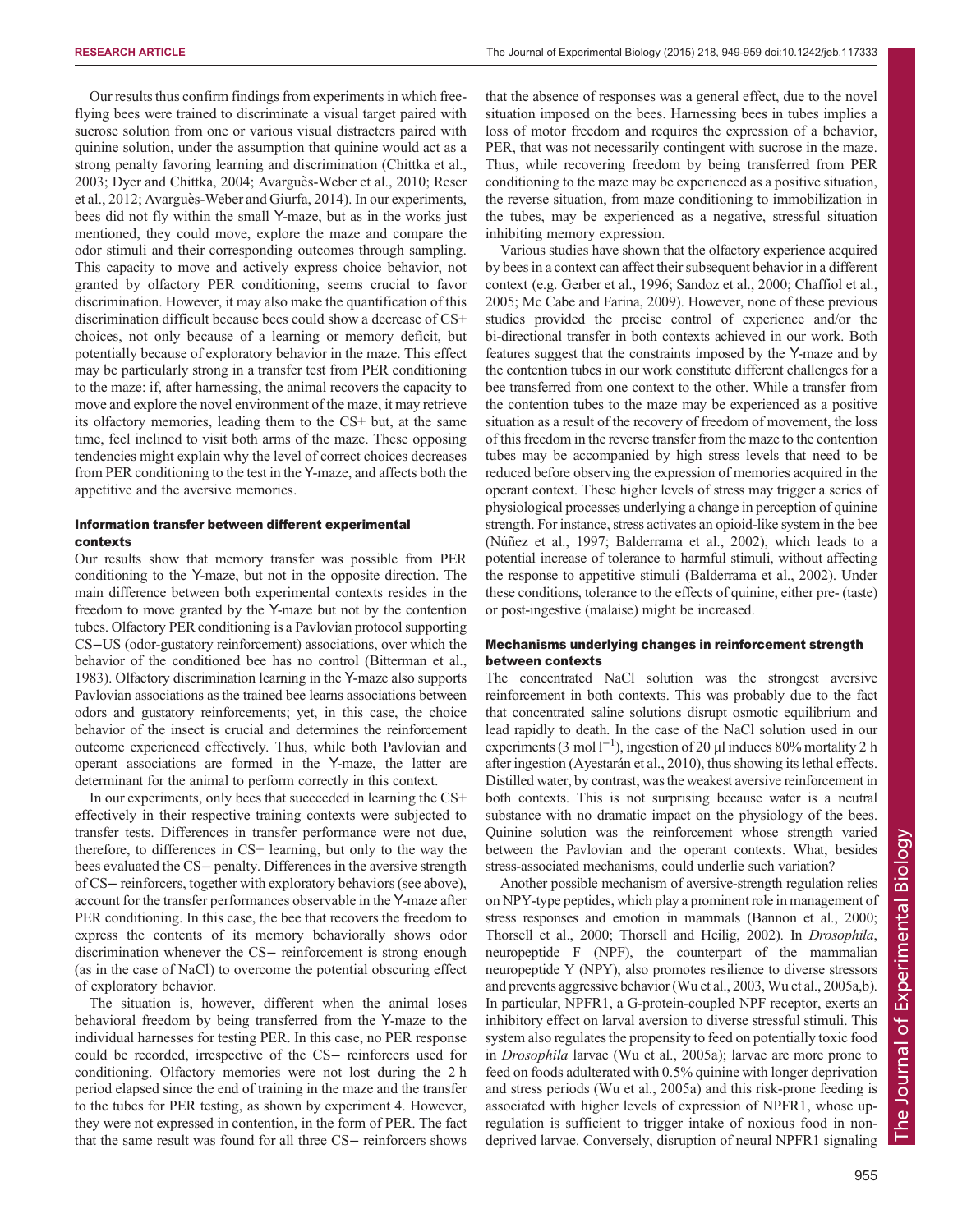in deprived animals leads to a decrease in noxious-food feeding [\(Wu](#page-10-0) [et al., 2005a\)](#page-10-0). In the honey bee, two NPY-related genes were identified, npf and snpf ([Hummon et al., 2006\)](#page-9-0), but a receptor for only the short (s) peptide (sNPFR) was found ([Hauser et al., 2006](#page-9-0)); sNPFR is up-regulated by food deprivation, which may constitute a form of stress ([Ament et al., 2011\)](#page-9-0). We thus suggest that the experimental constraints imposed by the contention tubes of the Pavlovian preparation may result in a stress-induced up-regulation of sNPFR, which in turn will promote intake of quinine solution.

#### **Perspectives**

So far, we have no proof concerning the existence of specific receptors for bitter taste at the peripheral level in the gustative system of the bee ([de Brito Sanchez et al., 2005](#page-9-0), 2014; [de Brito](#page-9-0) [Sanchez, 2011](#page-9-0)). The present results suggest that a peripheral detection of quinine during learning in the Y-maze is possible, and would be a fruitful line of investigation for further research. Indeed, odor discrimination is fast in this context so that postingestive malaise would not have time to develop. Low mortality was observed in our experiments  $(\leq 5\%)$ , thus suggesting that the bees of the quinine group did not ingest the quinine but based their avoidance on brief taste contacts, as has previously been observed in experiments with free-flying honeybees [\(Avargues-Weber et al.,](#page-9-0) [2010](#page-9-0)). These contacts could have occurred at the beginning of the training phase and may be sufficient to prevent the bees from choosing the CS− odorant. The honey bee genome ([Honeybee](#page-9-0) [Genome Sequencing Consortium, 2006\)](#page-9-0) showed that in the reduced set of gustatory receptor genes of this insect, no homolog of the bitter-taste receptor genes of Drosophila could be found ([Robertson and Wanner, 2006\)](#page-10-0). Thus, the mechanisms underlying peripheral detection of pure quinine solution remain to be determined.

Our study shows that some gustatory processes can be modulated by experience. This is an important conclusion that not only has practical consequences for the design of experiments involving taste input, but also has more general consequences, as it underlines that perception is not absolute but may also be subjected to top-down modifications depending upon experience and context. Further studies should focus on the mechanisms underlying such modulation by exploring, among others, the hypotheses raised in our work.

# MATERIALS AND METHODS

Honey bee (Apis mellifera Linnaeus 1758) foragers, from a hive located 50 m from the laboratory, were caught at the hive in the morning. They were placed in glass vials, and cooled on ice until they stopped moving.

# Stimuli

In both the olfactory conditioning of PER and in the Y-maze, bees were trained using a differential conditioning procedure to discriminate two odorants, one of which (CS+) was always paired with 1 mol l<sup>-1</sup>sucrose solution, while the other (CS−) was paired either with distilled water (control group), 60 mmol  $1^{-1}$  quinine solution (bitter group) or 3 mol  $1^{-1}$ NaCl (NaCl group). We thus aimed at determining whether the presence of a putative bitter reinforcement (quinine) on the CS− enhanced olfactory discrimination. Quinine  $(60 \text{ mmol } 1^{-1})$  was chosen as it is highly concentrated and improves visual discrimination of small color differences in free-flying bees (Avarguès-Weber et al., 2010). Quinine solutions of lower (10 mmol  $1^{-1}$ ) and higher concentrations (100 mmol  $1^{-1}$ ) induce high mortality when ingested by harnessed bees [\(Ayestarán et al.,](#page-9-0) [2010](#page-9-0)) so the solution used in our experiments was potentially noxious to the bees if imbibed. NaCl (3 mol  $l^{-1}$ ) was chosen because its association with a CS− increases discrimination performances in olfactory PER conditioning ([Getz et al., 1986](#page-9-0)).

The odorants used for conditioning were 1-nonanol and 1-octanol, which are hardly discriminable from each other in olfactory PER conditioning, when one of them is paired with sucrose and the other with absence of it ([Guerrieri et al., 2005](#page-9-0)). Eugenol, was used as a novel odorant in the retention tests. It was chosen because it is easily discriminable from 1-octanol and 1-nonanol and induces low generalization from the conditioned odors ([Guerrieri et al., 2005](#page-9-0)). All chemicals were obtained from Sigma-Aldrich (Saint Quentin Fallavier, France).

In both the olfactory conditioning of PER and in the Y-maze, the CS+ was always paired with sucrose solution 1 M. The CS− was paired either with distilled water (control group), 60 mmol  $1^{-1}$  quinine solution (bitter group) or 3 mol l<sup>-1</sup>NaCl (NaCl group). We thus aimed to determine whether the presence of a putative bitter reinforcement (quinine) on the CS– enhanced olfactory discrimination. Experiments were fully balanced, i.e. independent groups were trained either with 1-nonanol as CS+ and 1-octanol as CS− or with the reverse contingency. An independent group was used for each negative reinforcement (water, quinine, NaCl) so that six groups were conditioned in total.

## Pavlovian olfactory conditioning of PER (experiments 1 and 2)

Bees were individually harnessed in small tubes so that they could only move their antennae and mouthparts, including the proboscis [\(Fig. 1A\)](#page-1-0). They were then fed with 2 µl of 1 mol  $l^{-1}$  sucrose solution and kept in the dark and in high humidity for approximately 2 h [\(Matsumoto et al., 2012\)](#page-9-0). Fifteen minutes before conditioning, each subject was checked for intact PER by lightly touching the antennae with a toothpick imbibed with 1 mol  $1^{-1}$ sucrose solution without subsequent feeding. Hungry, motivated bees respond to this stimulation by extending reflexively the proboscis to lick the sucrose. Extension of the proboscis beyond the virtual line between the open mandibles was counted as a response [\(Fig. 1A\)](#page-1-0). Animals that did not exhibit a PER at this stage were not used in the experiments  $(\leq 5\%)$ .

Odors were delivered by means of an olfactometer ([Fig. 1A](#page-1-0)), which sent a constant clean-air stream in which odor pulses of known duration could be introduced. Four µl of each odor were applied onto a filter paper placed within a syringe connected to the odor-delivery setup. The air stream was produced by an air pump (Rena Air 400, Annecy, France) and directed to the relevant syringes by means of electronic valves (Lee Company S.A., Voisins-le-Bretonneux, France) controlled by a computer. In the absence of olfactory stimulation, the air stream passed through a syringe containing a clean piece of filter paper (clean air stream). During olfactory stimulation, the air stream was directed to a syringe containing a filter paper loaded with odor. After 6 s stimulation, the air stream was again redirected to the odorless syringe until the next olfactory stimulation. The whole setup was placed in front of an air extractor, which impeded the accumulation of residual odors after delivery of an olfactory stimulus.

Conditioning (experiments 1 and 2) consisted of 6 CS+ and 6 CS− trials, presented in a pseudo-random sequence starting with the CS+ or the CS− odor in a balanced way. The intertrial interval was 10 min. Each conditioning trial lasted 30 s. A trial started when a harnessed bee was placed between the olfactometer and the air extractor for 10 s to allow familiarization with the training situation. Thereafter, the CS was delivered for 6 s. Three seconds after CS onset, the antennae and the proboscis were stimulated for 6 s with a toothpick soaked in the US solution (sucrose in CS+ trials, and water, quinine or NaCl in CS− trials). If PER occurred, the bee was allowed to feed during this stimulation period. Otherwise, the proboscis was extended by means of the toothpick, and the solution was brought into direct contact with the proboscis for the same period. In all cases we observed that the drop at the tip of the toothpick disappeared, suggesting that the amount imbibed was similar for all solutions. The interstimulus interval was 3 s. The bee was left in the conditioning place for 11 s and then removed.

During each trial, we recorded whether the bee extended its proboscis after CS onset and before US onset (conditioned response). We then established and represented the percentage of bees exhibiting a conditioned response to the CS+ and the CS− during conditioning trials.

For retention tests under harnessing conditions (experiments 2 and 3), bees were presented with the CS+ and the CS− odorants used during olfactory PER conditioning as well as with the novel odor eugenol in order to assess the specificity of the retrieved olfactory memories ([Matsumoto](#page-9-0)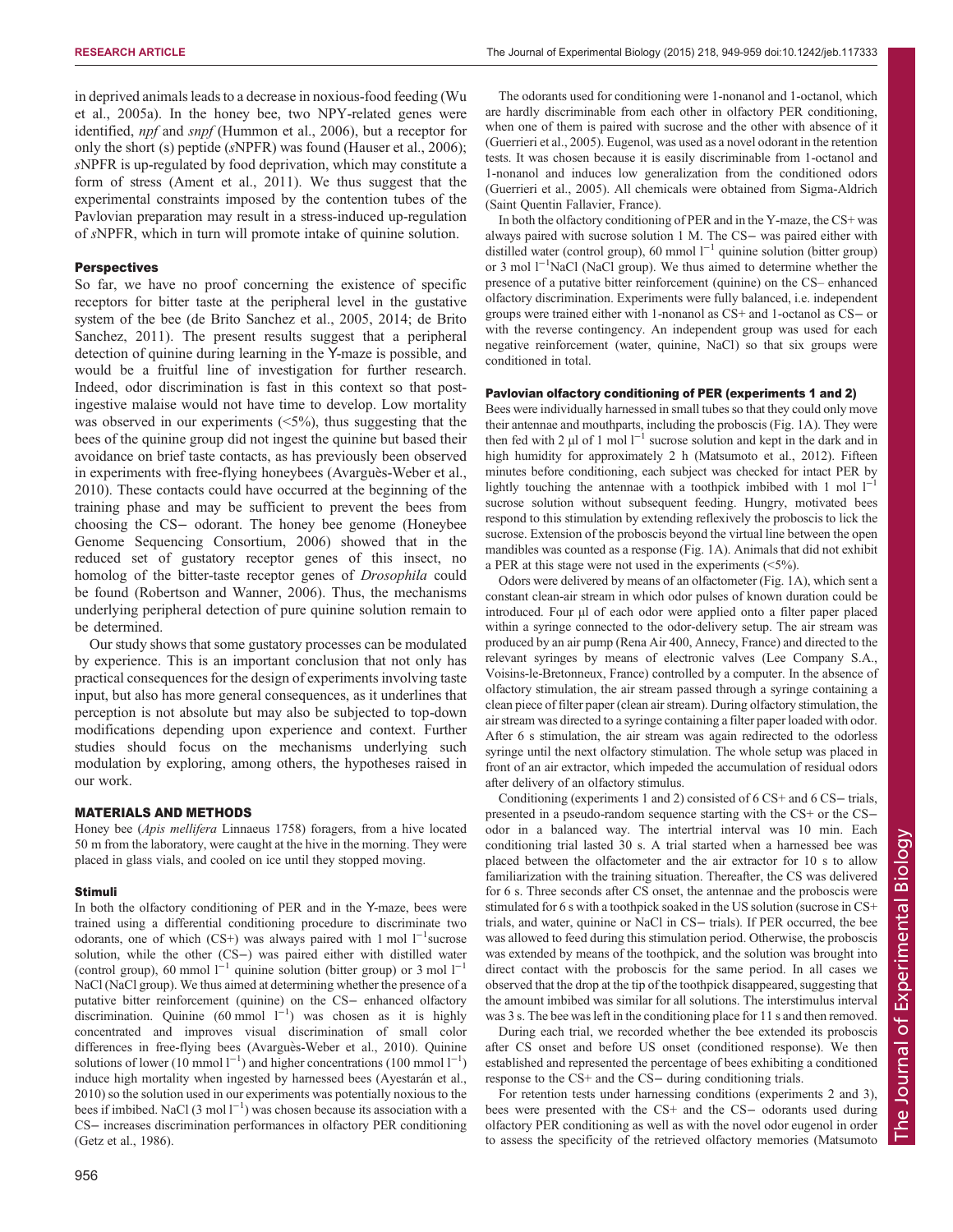[et al., 2012](#page-9-0)). Eugenol is easily discriminable from 1-octanol and 1-nonanol used for conditioning so that generalization between conditioned odors and the novel odor was negligible ([Guerrieri et al., 2005](#page-9-0)). Odorant stimulation was identical to that of conditioning trials (6 s) but no US was given. Odor presentations were spaced by 10 min. The sequence of odors varied randomly between bees. No changes were detected depending on odor sequence. After the tests, PER to the sucrose US was checked once again. Animals unable to show PER at this point (<1%) were not considered for the analyses.

## Olfactory conditioning in the Y-maze (experiments 3 and 4)

Each bee was confined in an individual glass tube where it could move and placed afterwards twice in the Y-maze deprived of odors (Fig. 1B) to familiarize it with the set-up ( pre-training) [\(Carcaud et al., 2009](#page-9-0)). A small drop of sucrose solution was placed in the decision zone of the maze, at the intersection of both arms, to incite the bee to further explore the set-up. After getting the sucrose reward, the bee was returned to its tube, the filter paper covering the floor of the maze replaced with a clean one.

The odorants and reinforcements used to condition the bees were the same as for olfactory PER conditioning (see above). Originally, the acrylic Y-maze was positioned under homogeneous red light [\(Carcaud et al., 2009](#page-9-0)), provided by a cold light source in a dark room, which prevented the bees from using visual cues for orientation and from trying to fly. However, preliminary experiments (not shown) demonstrated that identical performances were obtained in the laboratory under normal room light. Thus, to avoid a change from dark to light between the Y-maze and the PER conditioning, experiments were performed under room light.

The entrance channel and the arms of the maze were 1.9 cm high, and 8 cm and 6 cm long, respectively. The arms were at a 90 deg angle, each at 135 deg from the entrance channel. The maze was placed on a rectangular base (13.5×14.5 cm) from which it could be removed to be cleaned with ethanol. The maze was covered by a glass plate (10×15 cm). The floor of the maze was covered by a piece of filter paper, which was replaced by a clean one after each visit of a honeybee to the maze.

The entrance to each arm was defined at its narrowest point, connecting the arms to the entrance channel (see dotted lines, [Fig. 1B\)](#page-1-0). In each arm, a micropipette tip containing a piece of filter paper (1×20 mm) loaded with 4 μl odor substance was inserted into a hole in the floor. The tips were sealed at their bottom and covered with a plastic net hood at their top to avoid direct contact with the chemicals. Each tip was placed 1.5 cm from the arm entrance, so that honeybees entering an arm experienced the odor emanating from it. An air stream (15 ml min<sup>-1</sup>) filtered by active charcoal was humidified and driven from the back of each arm by means of plastic tubes. This allowed the odors to be driven towards the decision area of the maze. The tips were renewed during the experiment approximately every hour, or if the bee walked on one of them. The glass plate covering the maze impeded bees from escaping and allowed better concentration of odors.

One and a half µl of each US solution was placed on a plastic disc positioned close to the back wall of each arm and at 3 cm of the odor tips. In this way, a bee entering an arm of the maze perceived first the odor and then the reinforcing solution, thus creating the conditions for a forward pairing between odor and its associated reinforcement.

Conditioning consisted of 12 training visits (12 trials) to the Y-maze presenting the conditioned odors. The bee selected for training could freely walk and choose between the odorants presented in the arms of the maze. Between visits, the bee was returned to its glass tube, the Y-shaped filter paper covering the floor of the maze was changed and the glass plate and the maze cleaned with alcohol. Special care was taken to always eliminate all possible traces of alcohol that could affect the bee's choice.

As in the olfactory PER conditioning, the CS+ was always paired with 1 mol  $1^{-1}$  sucrose solution whilst the CS− was paired either with distilled water (control group), 60 mmol  $1^{-1}$  quinine solution (bitter group) or 3 mol l<sup>−1</sup> NaCl (NaCl group). The position of the CS+ and the CS− and of their associated reinforcers was interchanged between arms following a random sequence in order to avoid the development of side biases.

During each trial, we noted the first arm chosen by the bee. The first choice could be correct, i.e. choice of the arm with the CS+ leading to sucrose solution or incorrect, i.e. choice of the arm with the CS− leading to the negative reinforcement. If the choice was correct, the entrance of the negative arm was immediately blocked by means of a plastic wall to impede the bee experiencing the negative reinforcement. If the choice was incorrect, the bee was free to move to the arm with the CS+, and the negative arm was then blocked as explained above. Once the bee drank the sucrose solution and went back to the decision chamber, it was captured and brought back again to its glass tube until the next conditioning trial.

Two retention tests separated by 10 min were performed: in one test (learning test), the CS+ and the CS− odors previously conditioned were presented against each other; in the other test (avoidance test), the CS− odor was presented against a novel odor which was eugenol as in retention tests following PER conditioning (see above). The sequence of tests varied randomly between bees and no changes were detected depending on test order. No reinforcement was provided during the tests. The learning test allowed measuring retention and transfer of the information learned in the Pavlovian context to the operant context; the avoidance test allowed to determine to what extent the CS− learned in the Pavlovian context induced avoidance and thus choice of the novel odor eugenol.

From one bee to the next, the placement of the test odors was swapped between arms, so that no effect of the sides could influence the results. Between tests, the maze was cleaned with ethanol and a new filter paper was placed to cover the floor. For every bee and test, we recorded the first choice within the Y-maze. Afterwards, the bee was removed from the maze.

#### Transfer between experimental contexts

At the end of the acquisition phase of olfactory PER conditioning, bees were left in their contention tubes for 23 h in an oven at 30°C and then released into individual glass tubes where they could move. From there, they were transferred, one by one, into the Y-maze for olfactory testing (experiment 1). In the case of experiment 2, which implied testing in harnessing conditions, bees were handled in the same way except that they were maintained in the contention tubes all the time.

At the end of the acquisition phase in the Y-maze, bees were individually harnessed in contention tubes and placed in a warmed oven at 30°C for 2 h. The bees were subsequently brought individually to the olfactometer ([Fig. 1](#page-1-0)A) for PER testing (experiment 3). In the case of experiment 4, which implied retesting in the Y-maze, bees were handled in the same manner except that at the end of the 2 h rest period, they were released into individual glass tubes from which they could be re-transferred to the Y-maze. The 2 h period between the two phases of each experiment was chosen as it corresponds to the minimal resting period that is commonly used in PER conditioning to habituate bees to the harnessing conditions before the start of conditioning [\(Matsumoto et al., 2012](#page-9-0)).

## **Statistics**

PER to odors (conditioned response) was quantified as a dichotomous variable (1: yes; 0: no) and expressed as the percentage of animals exhibiting PER to an olfactory stimulation. For the retention/transfer tests after Pavlovian PER conditioning, we used only bees that responded correctly to the CS+ in the last conditioning trial, irrespective of their response to the CS−. In a differential conditioning, learning results from the excitatory response induced by the CS+ (here the odor paired with sucrose solution) and the inhibitory response induced by the CS− (here the odor paired with either water, quinine or NaCl), both leading to discrimination of the CS+ from the CS−. As our question was how the US associated with the CS− (NaCl, water or quinine) modulates learning (i.e. if a certain US was more effective to induce inhibitory learning of the CS−), it was necessary to keep the CS+ response level fixed to focus exclusively on the impact of the US paired with the CS−. This is why only efficient CS+ learners with potentially different CS− experiences were brought to the retention/transfer tests.

Acquisition performances were analyzed by means of analyses of variance (ANOVAs) for repeated measurements both for within and between-group comparisons. Monte Carlo studies have shown that it is permissible to use ANOVA on dichotomous data under controlled conditions, which are met by our experiments (equal cell frequencies and at least 20 degrees of freedom of the error) ([Lunney, 1970](#page-9-0)). Post hoc comparisons were performed using Tukey tests.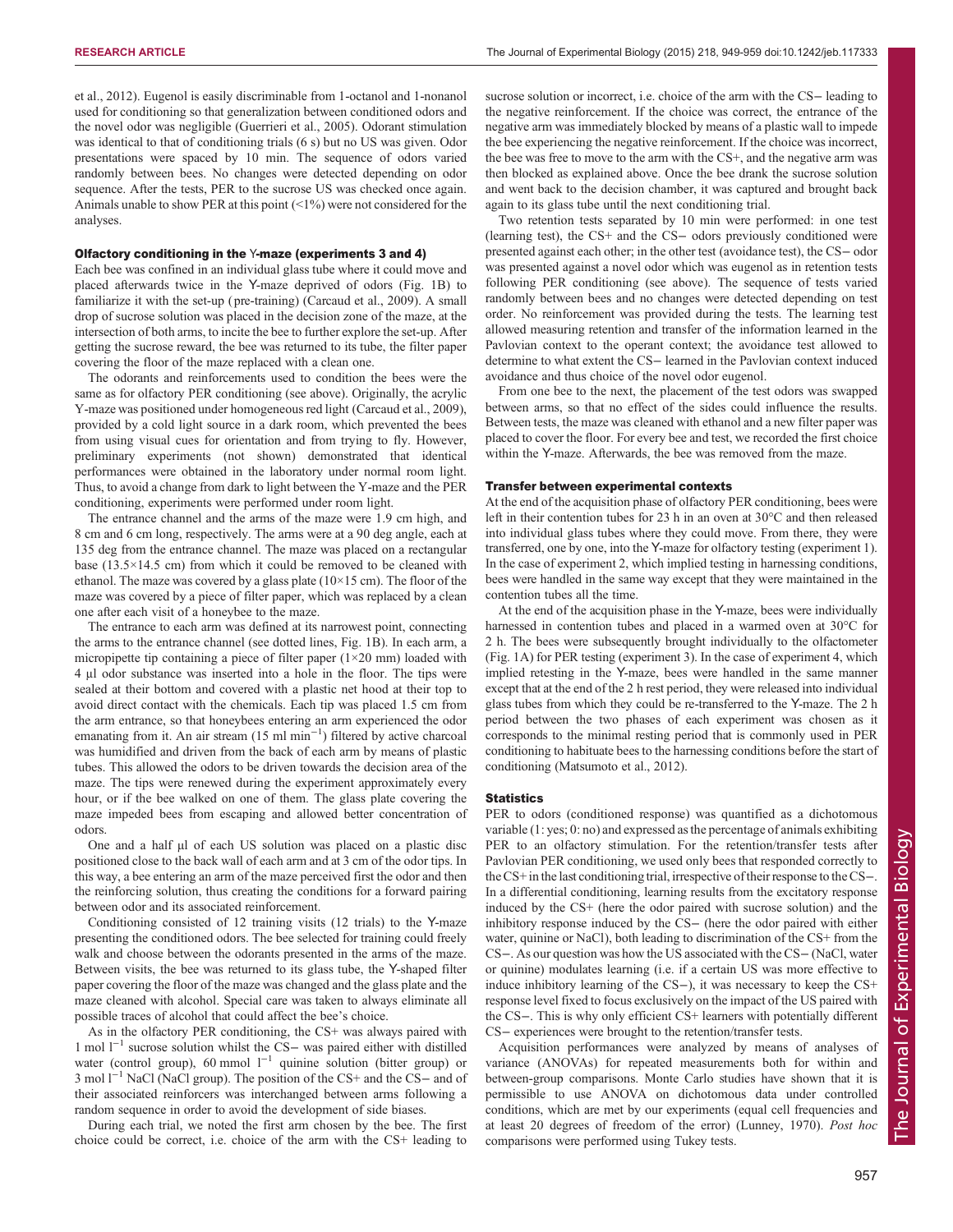<span id="page-9-0"></span>For retention tests, the proportions of responses to the three test odors presented (CS+, CS− and novel odor eugenol) were analyzed by means of ANOVA of repeated measures. In these retention tests, besides quantifying the proportion of responses/choices, we established the proportion of bees exhibiting a CS-specific memory, which was defined as the proportion of bees responding only to the CS+ and neither to the CS− nor the Nod. Multiple comparisons between CS specific memory levels were performed by means of Marascuilo tests, which allow comparisons of multiple proportions. All statistical analyses were carried out using Statistica 5.5 (StatSoft, France), and differences were considered significant if the P value was smaller than 0.05.

Odor choice in the Y-maze during training was quantified as a dichotomous variable (1: correct; 0: incorrect) and represented as the percentage of animals exhibiting correct responses along the 12 conditioning trials. For retention/transfer tests, we used only bees that chose the CS+ correctly and not the CS− in the last visit to the maze. In this way, only efficient CS+ learners with potentially different CS− experiences were brought to the retention/transfer tests.

Acquisition performances in the Y-maze were analyzed by means of analyses of variance (ANOVAs) for repeated measurements both for within and between-group comparisons. For retention tests in the Y-maze (experiments 1 and 4), we quantified the proportion of choices in each dual choice test (CS+ vs CS− and CS− vs Nod). Thus, a single value per bee per test was obtained. To avoid pseudo-replication, a one-sample t-test was used to test the null hypothesis of this proportion not being different from the theoretical value of 50% (random choice). Between-group comparisons were performed by means of a one-factor ANOVA for independent measures.

#### Acknowledgements

We thank two anonymous reviewers for useful comments and corrections to previous versions of the manuscript. We also thank Lucie Hotier for valuable beekeeping support during our experiments.

#### Competing interests

The authors declare no competing or financial interests.

#### Author contributions

M.G.d.B.S. conceived and designed the experiments; M.S. performed the experiments; M.G.d.B.S., M.S. and M.G. analyzed the data; M.G.d.B.S., M.S., A.A.-W., A.G.D. and M.G. discussed the data. M.G.d.B.S. and M.G. wrote the paper.

#### Funding

We thank the French Research Council (CNRS) and the University Paul Sabatier for support. M.G. acknowledges the generous support of the Institut Universitaire de France (IUF) and of the French National Research Agency (ANR; project PHEROMOD). A.G.D. is funded by the Australian Research Council [fellowship DP0878968].

#### References

- [Ament, S. A., Velarde, R. A., Kolodkin, M. H., Moyse, D. and Robinson, G. E.](http://dx.doi.org/10.1111/j.1365-2583.2011.01068.x) [\(2011\). Neuropeptide Y-like signalling and nutritionally mediated gene expression](http://dx.doi.org/10.1111/j.1365-2583.2011.01068.x) [and behaviour in the honey bee.](http://dx.doi.org/10.1111/j.1365-2583.2011.01068.x) Insect Mol. Biol. 20, 335-345.
- Avarguès-Weber, A. and Giurfa, M. [\(2014\). Cognitive components of color vision](http://dx.doi.org/10.1007/s00359-014-0909-z) [in honey bees: how conditioning variables modulate color learning and](http://dx.doi.org/10.1007/s00359-014-0909-z) discrimination. [J. Comp. Physiol. A](http://dx.doi.org/10.1007/s00359-014-0909-z) 200, 449-461.
- Avarguès-Weber, A., de Brito Sanchez, M. G., Giurfa, M. and Dyer, A. G. (2010). [Aversive reinforcement improves visual discrimination learning in free-flying](http://dx.doi.org/10.1371/journal.pone.0015370) [honeybees.](http://dx.doi.org/10.1371/journal.pone.0015370) PLoS ONE 5, e15370.
- Avarguès-Weber, A., Deisig, N. and Giurfa, M. (2011). Visual cognition in social insects. [Annu. Rev. Entomol.](http://dx.doi.org/10.1146/annurev-ento-120709-144855) 56, 423-443.
- Ayestará[n, A., Giurfa, M. and de Brito Sanchez, M. G.](http://dx.doi.org/10.1371/journal.pone.0015000) (2010). Toxic but drank: [gustatory aversive compounds induce post-ingestional malaise in harnessed](http://dx.doi.org/10.1371/journal.pone.0015000) [honeybees.](http://dx.doi.org/10.1371/journal.pone.0015000) PLoS ONE 5, e15000.
- Balderrama, N., Núñ[ez, J. A., Guerrieri, F. and Giurfa, M.](http://dx.doi.org/10.1007/s00359-002-0321-y) (2002). Different [functions of two alarm substances in the honeybee.](http://dx.doi.org/10.1007/s00359-002-0321-y) J. Comp. Physiol. A 188, [485-491.](http://dx.doi.org/10.1007/s00359-002-0321-y)
- [Bannon, A. W., Seda, J., Carmouche, M., Francis, J. M., Norman, M. H., Karbon,](http://dx.doi.org/10.1016/S0006-8993(00)02285-X) B. and McCaleb, M. L. [\(2000\). Behavioral characterization of neuropeptide Y](http://dx.doi.org/10.1016/S0006-8993(00)02285-X) [knockout mice.](http://dx.doi.org/10.1016/S0006-8993(00)02285-X) Brain Res. 868, 79-87.
- [Bitterman, M. E., Menzel, R., Fietz, A. and Scha](http://dx.doi.org/10.1037/0735-7036.97.2.107)̈fer, S. (1983). Classical [conditioning of proboscis extension in honeybees \(](http://dx.doi.org/10.1037/0735-7036.97.2.107)Apis mellifera). J. Comp. Psychol. 97[, 107-119.](http://dx.doi.org/10.1037/0735-7036.97.2.107)
- [Carcaud, J., Roussel, E., Giurfa, M. and Sandoz, J.-C.](http://dx.doi.org/10.1242/jeb.026641) (2009). Odour aversion [after olfactory conditioning of the sting extension reflex in honeybees.](http://dx.doi.org/10.1242/jeb.026641) J. Exp. Biol. 212[, 620-626.](http://dx.doi.org/10.1242/jeb.026641)
- Chaffiol, A., Laloi, D. and Pham-Delègue, M. H. (2005). Prior classical olfactory [conditioning improves odour-cued flight orientation of honey bees in a wind tunnel.](http://dx.doi.org/10.1242/jeb.01796) J. Exp. Biol. 208[, 3731-3737.](http://dx.doi.org/10.1242/jeb.01796)
- [Chittka, L., Dyer, A. G., Bock, F. and Dornhaus, A.](http://dx.doi.org/10.1038/424388a) (2003). Psychophysics: bees [trade off foraging speed for accuracy.](http://dx.doi.org/10.1038/424388a) Nature 424, 388.
- Darling, F. M. C. and Slotnick, B. M. [\(1994\). Odor-cued taste avoidance: a simple](http://dx.doi.org/10.1016/0031-9384(94)90065-5) [and efficient method for assessing olfactory detection, discrimination and memory](http://dx.doi.org/10.1016/0031-9384(94)90065-5) in the rat. [Physiol. Behav.](http://dx.doi.org/10.1016/0031-9384(94)90065-5) 55, 817-822.
- de Brito Sanchez, M. G. [\(2011\). Taste perception in honey bees.](http://dx.doi.org/10.1093/chemse/bjr040) Chem. Senses 36, [675-692.](http://dx.doi.org/10.1093/chemse/bjr040)
- [de Brito Sanchez, M. G., Giurfa, M., de Paula Mota, T. R. and Gauthier, M.](http://dx.doi.org/10.1111/j.1460-9568.2005.04516.x) (2005). [Electrophysiological and behavioural characterization of gustatory responses to](http://dx.doi.org/10.1111/j.1460-9568.2005.04516.x) antennal 'bitter' [taste in honeybees.](http://dx.doi.org/10.1111/j.1460-9568.2005.04516.x) Eur. J. Neurosci. 22, 3161-3170.
- de Brito Sanchez, M. G., Ortigão-Farias, J. R., Gauthier, M., Liu, F. L. and Giurfa, ̃ M. [\(2007\). Taste perception in honeybees: just a taste of honey?](http://dx.doi.org/10.1007/s11829-007-9012-5) Arthropod Plant [Interact.](http://dx.doi.org/10.1007/s11829-007-9012-5) 1, 69-76.
- [de Brito Sanchez, M. G., Lorenzo, E., Su, S., Liu, F., Zhan, Y. and Giurfa, M.](http://dx.doi.org/10.3389/fnbeh.2014.00025) [\(2014\). The tarsal taste of honey bees: behavioral and electrophysiological](http://dx.doi.org/10.3389/fnbeh.2014.00025) analyses. [Front. Behav. Neurosci.](http://dx.doi.org/10.3389/fnbeh.2014.00025) 8, 1-16.
- [Dyer, A. G. and Chittka, L.](http://dx.doi.org/10.1007/s00359-004-0547-y) (2004). Bumblebees (Bombus terrestris) sacrifice [foraging speed to solve difficult colour discrimination tasks.](http://dx.doi.org/10.1007/s00359-004-0547-y) J. Comp. Physiol. A 190[, 759-763.](http://dx.doi.org/10.1007/s00359-004-0547-y)
- Erber, J., Masuhr, T. H. and Menzel, R. [\(1980\). Localization of short-term memory](http://dx.doi.org/10.1111/j.1365-3032.1980.tb00244.x) [in the brain of the bee,](http://dx.doi.org/10.1111/j.1365-3032.1980.tb00244.x) Apis mellifera. Physiol. Entomol. 5, 343-358.
- Gerber, B. and Hendel, T. [\(2006\). Outcome expectations drive learned behaviour in](http://dx.doi.org/10.1098/rspb.2006.3673) larval Drosophila. [Proc. R. Soc. B Biol. Sci.](http://dx.doi.org/10.1098/rspb.2006.3673) 273, 2965-2968.
- [Gerber, B., Geberzahn, N., Hellstern, F., Klein, J., Kowalksy, O., Wu](http://dx.doi.org/10.1006/anbe.1996.0255)̈estenberg, D. and Menzel, R. [\(1996\). Honey bees transfer olfactory memories established](http://dx.doi.org/10.1006/anbe.1996.0255) [during flower visits to a proboscis extension paradigm in the laboratory.](http://dx.doi.org/10.1006/anbe.1996.0255) Anim. Behav. 52[, 1079-1085.](http://dx.doi.org/10.1006/anbe.1996.0255)
- Getz, W. M., Brückner, D. and Smith, K. B. [\(1986\). Conditioning honeybees to](http://dx.doi.org/10.1007/BF00612307) [discriminate between heritable odors from full and half sisters.](http://dx.doi.org/10.1007/BF00612307) J. Comp. Physiol. A 159[, 251-256.](http://dx.doi.org/10.1007/BF00612307)
- Giurfa, M. [\(2007\). Behavioral and neural analysis of associative learning in the](http://dx.doi.org/10.1007/s00359-007-0235-9) [honeybee: a taste from the magic well.](http://dx.doi.org/10.1007/s00359-007-0235-9) J. Comp. Physiol. A 193, 801-824.
- Giurfa, M. and Sandoz, J.-C. [\(2012\). Invertebrate learning and memory: fifty years](http://dx.doi.org/10.1101/lm.024711.111) [of olfactory conditioning of the proboscis extension response in honeybees.](http://dx.doi.org/10.1101/lm.024711.111) Learn Mem. 19[, 54-66.](http://dx.doi.org/10.1101/lm.024711.111)
- Glendinning, J. I., Brow, H., Capoor, M., Davis, A., Gbedemah, A. and Long, E. (2001). A peripheral mechanism for behavioral adaptation to specific "bitter" taste stimuli in an insect. J. Neurosci. 21, 3688-3696.
- Glendinning, J. I., Davis, A. and Ramaswamy, S. (2002). Contribution of different taste cells and signaling pathways to the discrimination of "bitter" taste stimuli by an insect. J. Neurosci. 22, 7281-7287.
- [Guerrieri, F., Lachnit, H., Gerber, B. and Giurfa, M.](http://dx.doi.org/10.1101/lm.79305) (2005). Olfactory blocking and [odorant similarity in the honeybee.](http://dx.doi.org/10.1101/lm.79305) Learn. Mem. 12, 86-95.
- [Hauser, F., Cazzamali, G., Williamson, M., Blenau, W. and Grimmelikhuijzen,](http://dx.doi.org/10.1016/j.pneurobio.2006.07.005) C. J. P. [\(2006\). A review of neurohormone GPCRs present in the fruitfly](http://dx.doi.org/10.1016/j.pneurobio.2006.07.005) [Drosophila melanogaster](http://dx.doi.org/10.1016/j.pneurobio.2006.07.005) and the honey bee Apis mellifera. Progr. Neurobiol. 80, [1-19.](http://dx.doi.org/10.1016/j.pneurobio.2006.07.005)
- [Honeybee Genome Sequencing Consortium](http://dx.doi.org/10.1038/nature05260), Weinstock, G. M., Robinson, [G. E., Gibbs, R. A., Weinstock, G. M., Weinstock, G. M., Robinson, G. E.,](http://dx.doi.org/10.1038/nature05260) [Worley, K. C., Evans, J. D., Maleszka, R. et al.](http://dx.doi.org/10.1038/nature05260) (2006). Insights into social insects [from the genome of the honeybee Apis mellifera.](http://dx.doi.org/10.1038/nature05260) Nature 443, 931-949.
- [Hummon, A. B., Richmond, T. A., Verleyen, P., Baggerman, G., Huybrechts, J.,](http://dx.doi.org/10.1126/science.1124128) [Ewing, M. A., Vierstraete, E., Rodriguez-Zas, S. L., Schoofs, L., Robinson,](http://dx.doi.org/10.1126/science.1124128) G. E. et al. [\(2006\). From the genome to the proteome: uncovering peptides in the](http://dx.doi.org/10.1126/science.1124128) [Apis brain.](http://dx.doi.org/10.1126/science.1124128) Science 314, 647-649.
- [Ito, E., Kobayashi, S., Kojima, S., Sadamoto, H. and Hatakeyama, D.](http://dx.doi.org/10.2108/zsj.16.711) (1999). [Associative learning in the pond snail,](http://dx.doi.org/10.2108/zsj.16.711) Lymnaea stagnalis. Zool. Sci. 16, 711-723.

Kemenes, I., O'[Shea, M. and Benjamin, P. R.](http://dx.doi.org/10.1111/j.1460-9568.2010.07479.x) (2011). Different circuit and [monoamine mechanisms consolidate long-term memory in aversive and reward](http://dx.doi.org/10.1111/j.1460-9568.2010.07479.x) [classical conditioning.](http://dx.doi.org/10.1111/j.1460-9568.2010.07479.x) Eur. J. Neurosci. 33, 143-152.

- Laska, M. and Metzker, K. (1998). Food avoidance learning in squirrel monkeys and common marmosets. Learn Mem. 5, 193-203
- Lunney, G. H. [\(1970\). Using analysis of variance with a dichotomous dependent](http://dx.doi.org/10.1111/j.1745-3984.1970.tb00727.x) [variable: an empirical study.](http://dx.doi.org/10.1111/j.1745-3984.1970.tb00727.x) J. Educ. Meas. 7, 263-269.
- [Matsumoto, Y., Menzel, R., Sandoz, J.-C. and Giurfa, M.](http://dx.doi.org/10.1016/j.jneumeth.2012.08.018) (2012). Revisiting [olfactory classical conditioning of the proboscis extension response in honey](http://dx.doi.org/10.1016/j.jneumeth.2012.08.018) [bees: a step toward standardized procedures.](http://dx.doi.org/10.1016/j.jneumeth.2012.08.018) J. Neurosci. Meths. 211, 159-167.
- Mc Cabe, S. I. and Farina, W. M. [\(2009\). Odor information transfer in the stingless](http://dx.doi.org/10.1007/s00359-008-0391-6) bee Melipona quadrifasciata[: effect of in-hive experiences on classical](http://dx.doi.org/10.1007/s00359-008-0391-6) [conditioning of proboscis extension.](http://dx.doi.org/10.1007/s00359-008-0391-6) J. Comp. Physiol. A 195, 113-122.
- Menzel, R. [\(1999\). Memory dynamics in the honeybee.](http://dx.doi.org/10.1007/s003590050392) J. Comp. Physiol. A 185, [323-340.](http://dx.doi.org/10.1007/s003590050392)
- Menzel, R. and Giurfa, M. [\(2001\). Cognitive architecture of a mini-brain: the](http://dx.doi.org/10.1016/S1364-6613(00)01601-6) honeybee. [Trends Cognit. Sci.](http://dx.doi.org/10.1016/S1364-6613(00)01601-6) 5, 62-71.